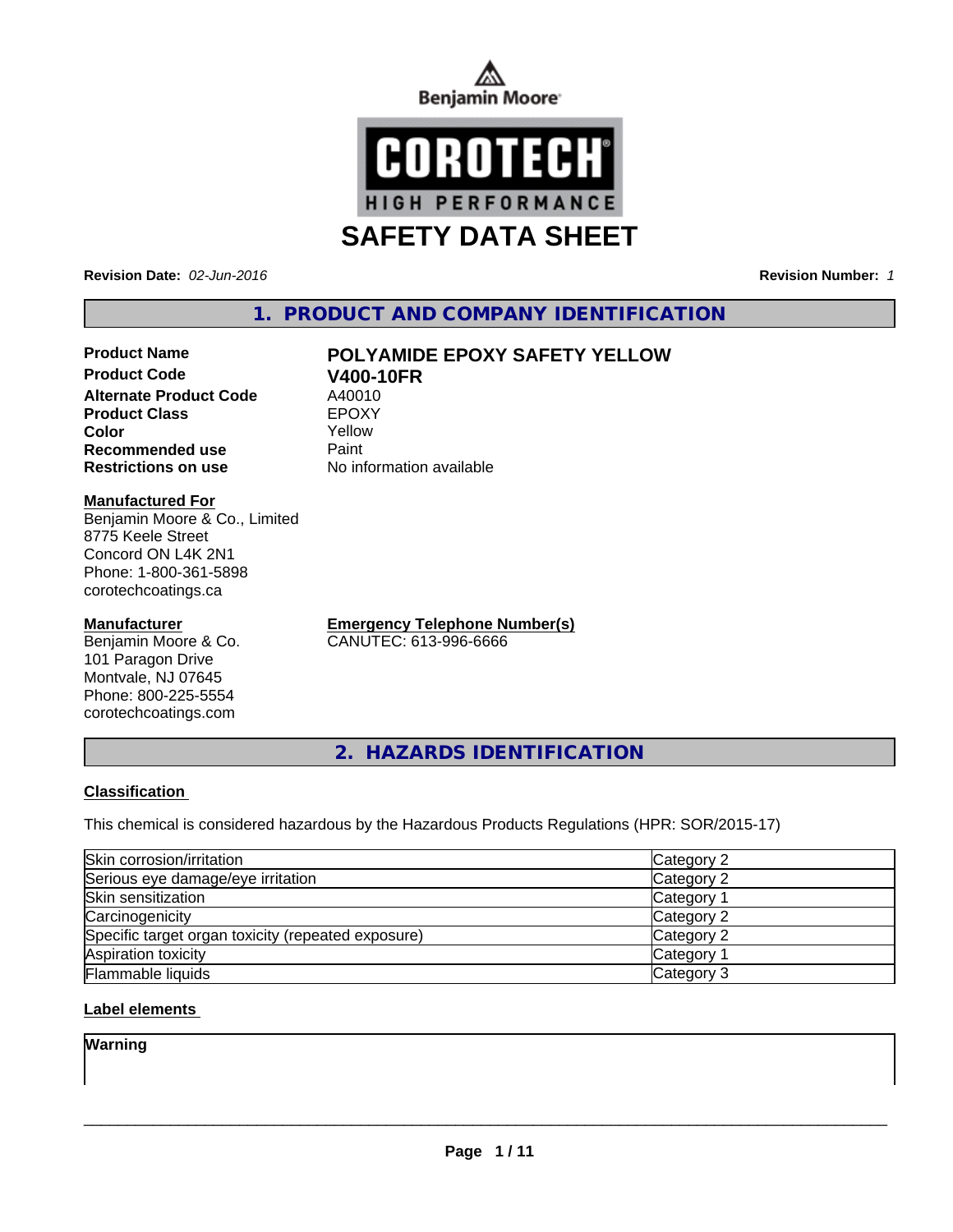#### **Hazard statements**

Causes skin irritation Causes serious eye irritation May cause an allergic skin reaction Suspected of causing cancer May cause damage to organs through prolonged or repeated exposure May be fatal if swallowed and enters airways Flammable liquid and vapor



**Appearance** liquid **Odor** solvent

## **Precautionary Statements - Prevention**

Obtain special instructions before use

Do not handle until all safety precautions have been read and understood

Use personal protective equipment as required

Wash face, hands and any exposed skin thoroughly after handling

Contaminated work clothing should not be allowed out of the workplace

Do not breathe dust/fume/mist/vapors/spray

Keep away from heat/sparks/open flames/hot surfaces, no smoking

Keep container tightly closed

Ground/bond container and receiving equipment

Use explosion-proof electrical/ventilating/lighting/equipment

Use only non-sparking tools

Take precautionary measures against static discharge

Wear protective gloves/protective clothing/eye protection/face protection

## **Precautionary Statements - Response**

If exposed or concerned get medical attention

**Eyes**

If in eyes rinse cautiously with water for several minutes. Remove contact lenses, if present and easy to do. Continue rinsing

If eye irritation persists get medical attention

#### **Skin**

If skin irritation or rash occurs get medical attention If on skin (or hair) take off immediately all contaminated clothing. Rinse skin with water Wash contaminated clothing before reuse

# **Ingestion**

If swallowed immediately call a POISON CENTER or physician

Do NOT induce vomiting

#### **Fire**

In case of fire use CO2, dry chemical, or foam for extinction

## **Precautionary Statements - Storage**

Store locked up Store in a well-ventilated place. Keep cool

#### **Precautionary Statements - Disposal**

Dispose of contents/container to an approved waste disposal plant

**Other information**

No information available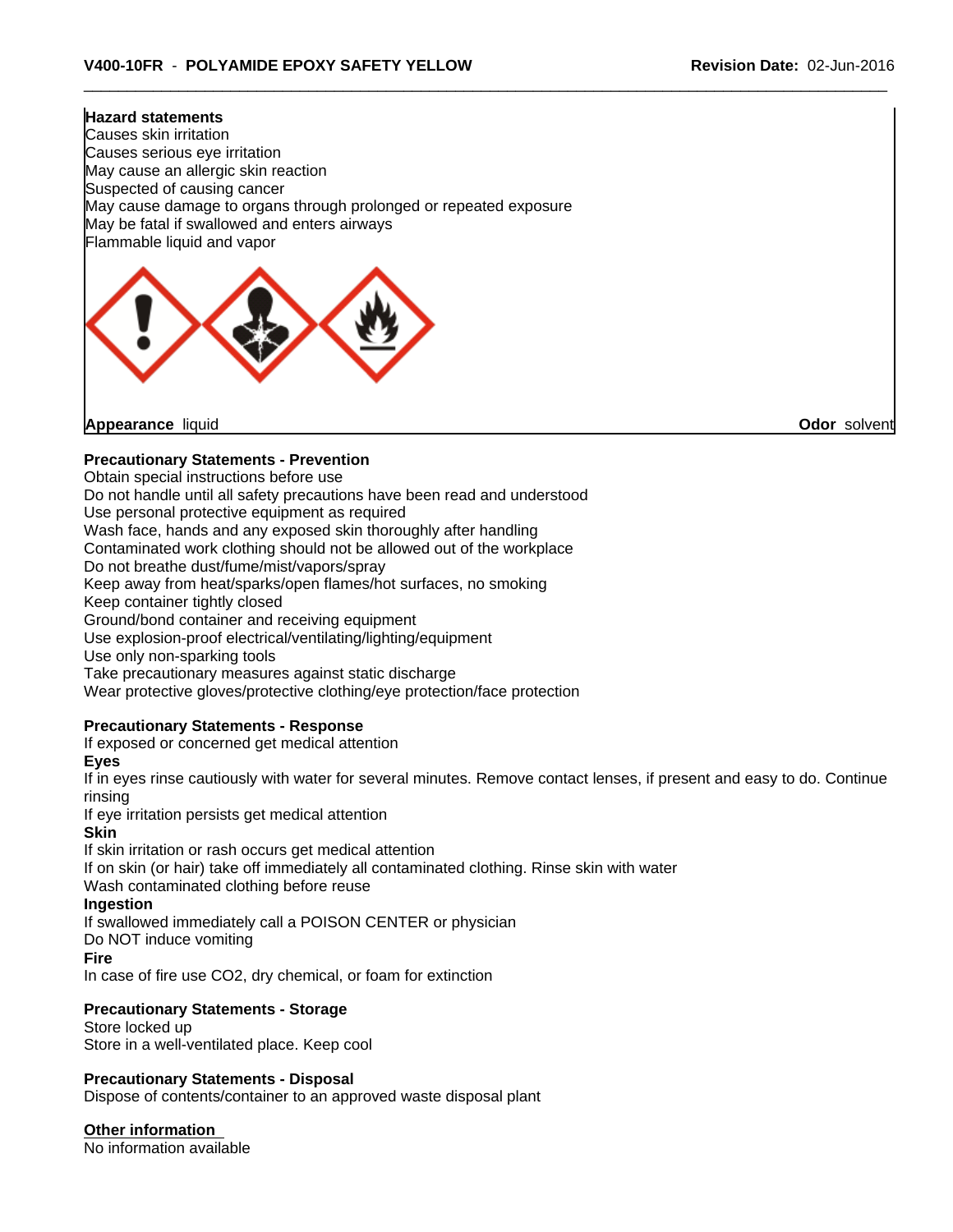#### **Other hazards**

**IMPORTANT:** Designed to be mixed with other components. Mixture will have hazards of all components. Before opening packages, read all warning labels. Follow all precautions.

**CAUTION:** All floor coatings may become slippery when wet. Where non-skid characteristics are desired, a small amount of clean sand may be added. Stir often during application.

# **3. COMPOSITION INFORMATION ON COMPONENTS**

| <b>Chemical Name</b>                       | <b>CAS-No</b>  | Weight % (max) |
|--------------------------------------------|----------------|----------------|
| Kaolin                                     | 1332-58-7      | $10 - 30%$     |
| Benzyl alcohol                             | 100-51-6       | $7 - 13%$      |
| Xvlene                                     | 1330-20-7      | $5 - 10%$      |
| Propylene glycol monomethyl ether          | 107-98-2       | $5 - 10%$      |
| Solvent naphtha, petroleum, light aromatic | 64742-95-6     | $3 - 7%$       |
| Titanium dioxide                           | 13463-67-7     | $3 - 7%$       |
| 1,2,4-Trimethylbenzene                     | $95 - 63 - 6$  | - 5%           |
| Ethyl benzene                              | $100 - 41 - 4$ | - 5%           |
| Triethylenetetramine                       | $112 - 24 - 3$ | - 5%           |

|                                        | 4. FIRST AID MEASURES                                                                                                                                                                                                      |
|----------------------------------------|----------------------------------------------------------------------------------------------------------------------------------------------------------------------------------------------------------------------------|
| <b>General Advice</b>                  | If symptoms persist, call a physician. Show this safety data<br>sheet to the doctor in attendance.                                                                                                                         |
| <b>Eye Contact</b>                     | Immediately flush with plenty of water. After initial flushing,<br>remove any contact lenses and continue flushing for at<br>least 15 minutes. Keep eye wide open while rinsing. If<br>symptoms persist, call a physician. |
| <b>Skin Contact</b>                    | Wash off immediately with soap and plenty of water<br>removing all contaminated clothes and shoes. If skin<br>irritation persists, call a physician.                                                                       |
| <b>Inhalation</b>                      | Move to fresh air. If symptoms persist, call a physician.<br>If not breathing, give artificial respiration. Call a physician<br>immediately.                                                                               |
| Ingestion                              | Clean mouth with water and afterwards drink plenty of<br>water. Do not induce vomiting without medical advice.<br>Never give anything by mouth to an unconscious person.<br>Consult a physician.                           |
| <b>Protection Of First-Aiders</b>      | Use personal protective equipment.                                                                                                                                                                                         |
| <b>Most Important Symptoms/Effects</b> | No information available.                                                                                                                                                                                                  |
| <b>Notes To Physician</b>              | Treat symptomatically.                                                                                                                                                                                                     |

**5. FIRE-FIGHTING MEASURES**

| <b>Flammable Properties</b>         | Vapors may travel considerable distance to a source of<br>ignition and flash back. Vapors may cause flash fire. |
|-------------------------------------|-----------------------------------------------------------------------------------------------------------------|
| <b>Suitable Extinguishing Media</b> | Foam, dry powder or water. Use extinguishing measures<br>that are appropriate to local circumstances and the    |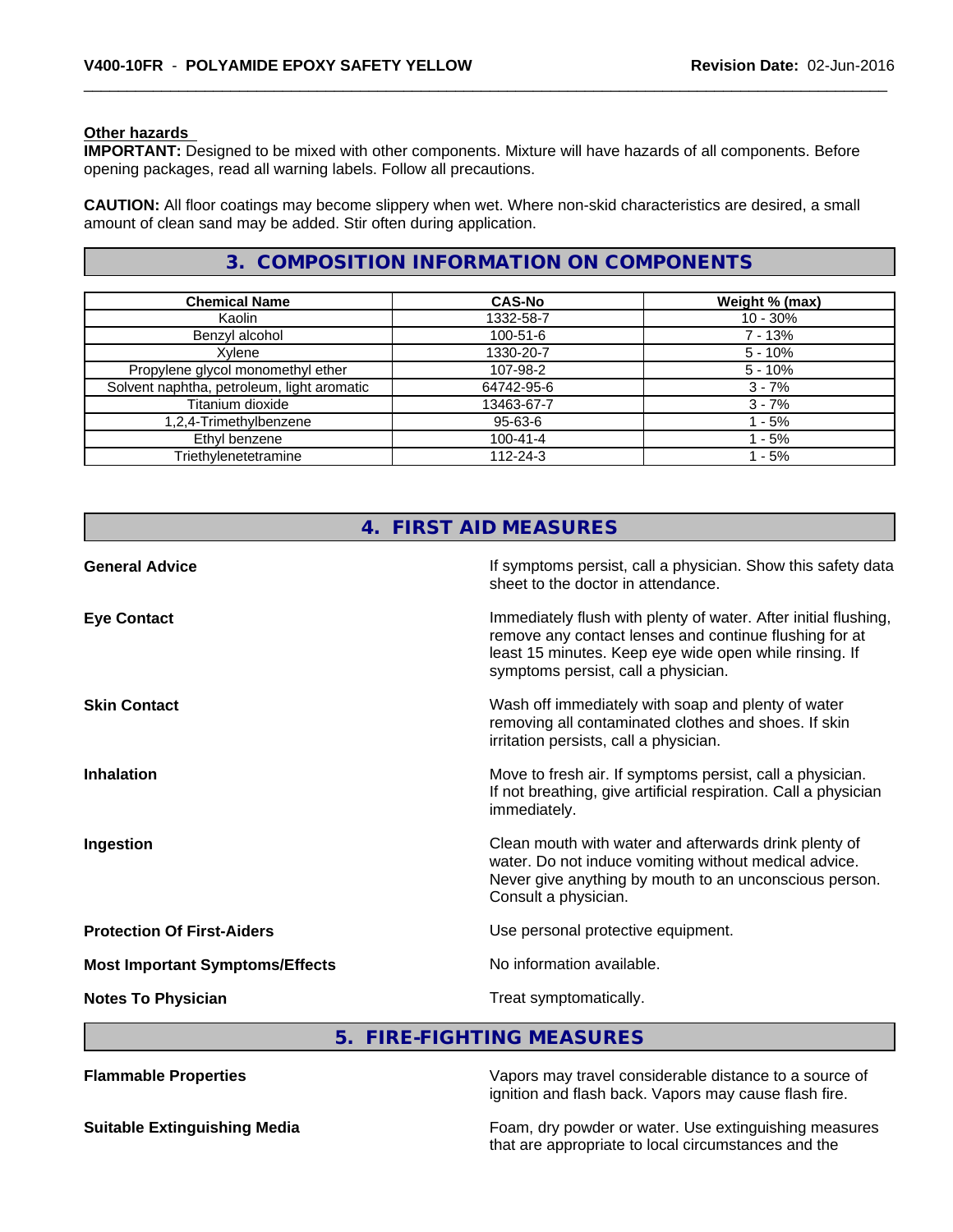|                                                                                              | surrounding environment.       |                                                                                                                                                                                                                                                                                     |
|----------------------------------------------------------------------------------------------|--------------------------------|-------------------------------------------------------------------------------------------------------------------------------------------------------------------------------------------------------------------------------------------------------------------------------------|
| <b>Protective Equipment And Precautions For</b><br><b>Firefighters</b>                       | and full protective gear.      | As in any fire, wear self-contained breathing apparatus<br>pressure-demand, MSHA/NIOSH (approved or equivalent)                                                                                                                                                                     |
| <b>Hazardous Combustion Products</b>                                                         |                                | Burning may result in carbon dioxide, carbon monoxide<br>and other combustion products of varying composition<br>which may be toxic and/or irritating.                                                                                                                              |
| <b>Specific Hazards Arising From The Chemical</b>                                            | vapors.                        | Flammable. Flash back possible over considerable<br>distance. Keep product and empty container away from<br>heat and sources of ignition. Closed containers may<br>rupture if exposed to fire or extreme heat. Thermal<br>decomposition can lead to release of irritating gases and |
| <b>Sensitivity To Mechanical Impact</b>                                                      | No                             |                                                                                                                                                                                                                                                                                     |
| <b>Sensitivity To Static Discharge</b>                                                       | Yes                            |                                                                                                                                                                                                                                                                                     |
| <b>Flash Point Data</b><br>Flash Point (°F)<br>Flash Point (°C)<br><b>Flash Point Method</b> | 80<br>27<br><b>PMCC</b>        |                                                                                                                                                                                                                                                                                     |
| <b>Flammability Limits In Air</b>                                                            |                                |                                                                                                                                                                                                                                                                                     |
| <b>Lower Explosion Limit</b><br><b>Upper Explosion Limit</b>                                 | Not available<br>Not available |                                                                                                                                                                                                                                                                                     |
| Health: 2<br>Flammability: 3<br><b>NFPA</b>                                                  | Instability: 0                 | Special: -                                                                                                                                                                                                                                                                          |
| <b>NFPA Legend</b><br>0 - Not Hazardous                                                      |                                |                                                                                                                                                                                                                                                                                     |

- 1 Slightly
- 2 Moderate
- 3 High
- 4 Severe

*The ratings assigned are only suggested ratings, the contractor/employer has ultimate responsibilities for NFPA ratings where this system is used.*

*Additional information regarding the NFPA rating system is available from the National Fire Protection Agency (NFPA) at www.nfpa.org.*

# **6. ACCIDENTAL RELEASE MEASURES**

| Remove all sources of ignition. Take precautions to<br>prevent flashback. Ground and bond all containers and<br>handling equipment. Take precautionary measures against<br>static discharges. Ensure adequate ventilation. Avoid<br>contact with skin, eyes and clothing. Use personal<br>protective equipment.  |
|------------------------------------------------------------------------------------------------------------------------------------------------------------------------------------------------------------------------------------------------------------------------------------------------------------------|
| Prevent further leakage or spillage if safe to do so. Do not<br>allow material to contaminate ground water system.<br>Prevent product from entering drains. Do not flush into<br>surface water or sanitary sewer system. Local authorities<br>should be advised if significant spillages cannot be<br>contained. |
|                                                                                                                                                                                                                                                                                                                  |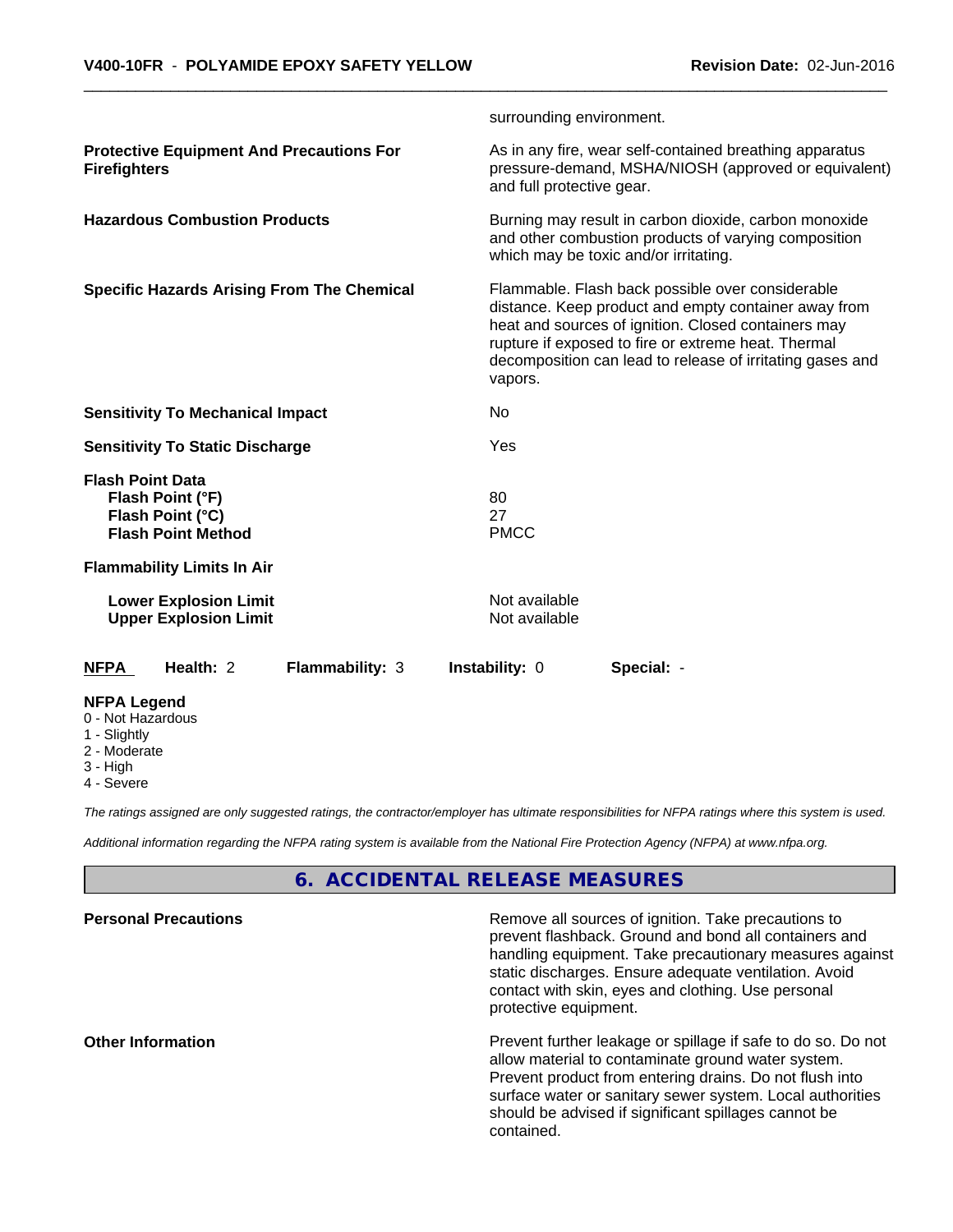**Environmental Precautions** See Section 12 for additional Ecological Information. **Methods For Clean-Up Clean-Up Example 20** Dam up. Soak up with inert absorbent material. Use a non-sparking or explosion proof means to transfer material to a sealed, appropriate container for disposal. Clean contaminated surface thoroughly. **7. HANDLING AND STORAGE Handling Handling Avoid contact with skin, eyes and clothing. Wear personal and results and clothing. Wear personal** protective equipment. Do not breathe vapors or spray mist. Use only in ventilated areas. Prevent vapor build-up by providing adequate ventilation during and after use. Take precautionary measures against static discharges. To avoid ignition of vapors by static electricity discharge, all metal parts of the equipment must be grounded. Keep away from heat, sparks and flame. Do not smoke. Extinguish all flames and pilot lights, and turn off stoves, heaters, electric motors and other sources of ignition during use and until all vapors are gone. Ignition and/or flash back may occur. **Storage Keep containers tightly closed in a dry, cool and <b>Storage Keep** containers tightly closed in a dry, cool and well-ventilated place. Keep away from heat. Keep away

**Incompatible Materials Incompatible with strong acids and bases and strong** oxidizing agents.

from open flames, hot surfaces and sources of ignition. Keep in properly labeled containers. Keep out of the reach

# **8. EXPOSURE CONTROLS / PERSONAL PROTECTION**

of children.

#### **Exposure Limits**

*No exposure limits have been established for this product.*

| <b>Chemical Name</b>        | <b>ACGIH</b>             | <b>Alberta</b>                 | <b>British Columbia</b>     | <b>Ontario</b>              | Quebec                        |
|-----------------------------|--------------------------|--------------------------------|-----------------------------|-----------------------------|-------------------------------|
| Kaolin                      | $2 \text{ mg/m}^3$ - TWA | $2 \text{ mg/m}^3$ - TWA       | $2 \text{ mg/m}^3$ - TWA    | $2 \text{ mg/m}^3$ - TWA    | 5 mg/m <sup>3</sup> - TWAEV   |
| Xylene                      | 100 ppm - TWA            | $100$ ppm $-$ TWA              | 100 ppm - TWA               | 100 ppm - TWA               | 100 ppm - TWAEV               |
|                             | 150 ppm - STEL           | 434 mg/m $3$ - TWA             | 150 ppm - STEL              | 150 ppm - STEL              | 434 mg/m $3$ - TWAEV          |
|                             |                          | 150 ppm - STEL                 |                             |                             | 150 ppm - STEV                |
|                             |                          | 651 mg/m $3 -$ STEL            |                             |                             | 651 mg/m $3 -$ STEV           |
| Propylene glycol monomethyl | 50 ppm - TWA             | 100 ppm - TWA                  | 50 ppm - TWA                | 50 ppm - TWA                | 100 ppm - TWAEV               |
| ether                       | 100 ppm - STEL           | $369$ mg/m <sup>3</sup> - TWA  | 75 ppm - STEL               | 100 ppm - STEL              | 369 mg/m <sup>3</sup> - TWAEV |
|                             |                          | 150 ppm - STEL                 |                             |                             | 150 ppm - STEV                |
|                             |                          | 553 mg/m $3 -$ STEL            |                             |                             | 553 mg/m $3 -$ STEV           |
| Titanium dioxide            | $10$ mg/m $3$ - TWA      | 10 $mq/m3$ - TWA               | 10 $mq/m3$ - TWA            | 10 $mq/m3$ - TWA            | 10 mg/m $3$ - TWAEV           |
|                             |                          |                                | $3$ mg/m <sup>3</sup> - TWA |                             |                               |
| Ethyl benzene               | 20 ppm - TWA             | 100 ppm - TWA                  | 20 ppm - TWA                | 20 ppm - TWA                | 100 ppm - TWAEV               |
|                             |                          | 434 mg/m $3$ - TWA             |                             |                             | 434 mg/m <sup>3</sup> - TWAEV |
|                             |                          | 125 ppm - STEL                 |                             |                             | 125 ppm - STEV                |
|                             |                          | $543$ mg/m <sup>3</sup> - STEL |                             |                             | 543 mg/m <sup>3</sup> - STEV  |
| Triethylenetetramine        | N/E                      | N/E                            | N/E                         | $0.5$ ppm - TWA             | N/E                           |
|                             |                          |                                |                             | $3$ mg/m <sup>3</sup> - TWA |                               |
|                             |                          |                                |                             | Danger of cutaneous         |                               |
|                             |                          |                                |                             | absorption                  |                               |

#### **Legend**

ACGIH - American Conference of Governmental Industrial Hygienists

Alberta - Alberta Occupational Exposure Limits

British Columbia - British Columbia Occupational Exposure Limits

Ontario - Ontario Occupational Exposure Limits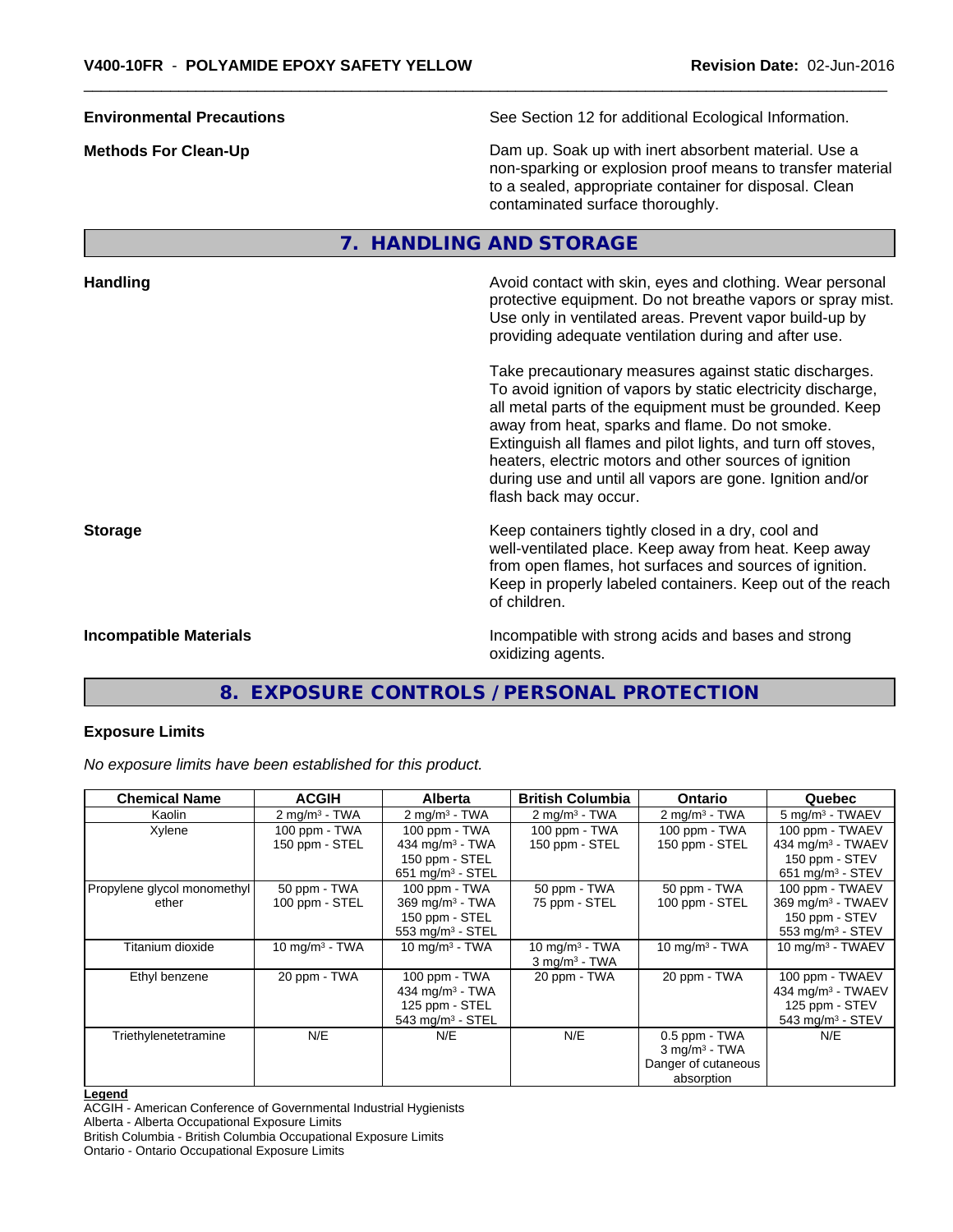Quebec - Quebec Occupational Exposure Limits N/E - Not established

**Personal Protective Equipment**

**Engineering Measures Ensure adequate ventilation, especially in confined areas.** 

**Eye/Face Protection Safety glasses with side-shields. Skin Protection Protection Protective gloves and impervious clothing. Respiratory Protection Exercise 2018** Use only with adequate ventilation. In operations where exposure limits are exceeded, use a NIOSH approved respirator that has been selected by a technically qualified person for the specific work conditions. When spraying the product or applying in confined areas, wear a NIOSH approved respirator specified for paint spray or organic vapors.

**Hygiene Measures Avoid contact with skin, eyes and clothing. Remove and Avoid contact with skin, eyes and clothing. Remove and Avoid contact with skin, eyes and clothing. Remove and** wash contaminated clothing before re-use. Wash thoroughly after handling.

# **9. PHYSICAL AND CHEMICAL PROPERTIES**

**Appearance** liquid **Odor** solvent **Odor Threshold** No information available **Density (Ibs/gal)** 9.8 - 10.0<br> **Specific Gravity** 3.17 - 1.20 **Specific Gravity pH** No information available **Viscosity (cps)** No information available in the Mondon available in the Mondon available in the Mondon available **Solubility No information available No information available Water Solubility Water Solubility No information available Evaporation Rate No information available No information available Vapor Pressure** No information available in the North American Mondo available in the North American American American American American American American American American American American American American American Ame **Vapor Density No information available No information available Wt.** % Solids 70 - 80 **Vol. % Solids** 60 - 70 **Wt. % Volatiles Vol. % Volatiles** 30 - 40 **VOC Regulatory Limit (g/L)** < 340 **Boiling Point (°F)** 248 **Boiling Point (°C)** 120 **Freezing Point (°F)** No information available **Freezing Point (°C)** The state of the Monometer of Noinformation available **Flash Point (°F)** 80 **Flash Point (°C)** 27 **Flash Point Method** PMCC **Flammability (solid, gas)** Not applicable **Upper Explosion Limit** Not applicable **Lower Explosion Limit**<br> **Autoignition Temperature (°F)**<br> **Autoignition Temperature (°F)**<br> **Autoignition Temperature (°F) Autoignition Temperature (°F) Autoignition Temperature (°C)** No information available **Decomposition Temperature** (°F) No information available **Decomposition Temperature (°C)** No information available **Partition Coefficient (n-octanol/water)** No information available

**10. STABILITY AND REACTIVITY**

**Reactivity Not Applicable Not Applicable**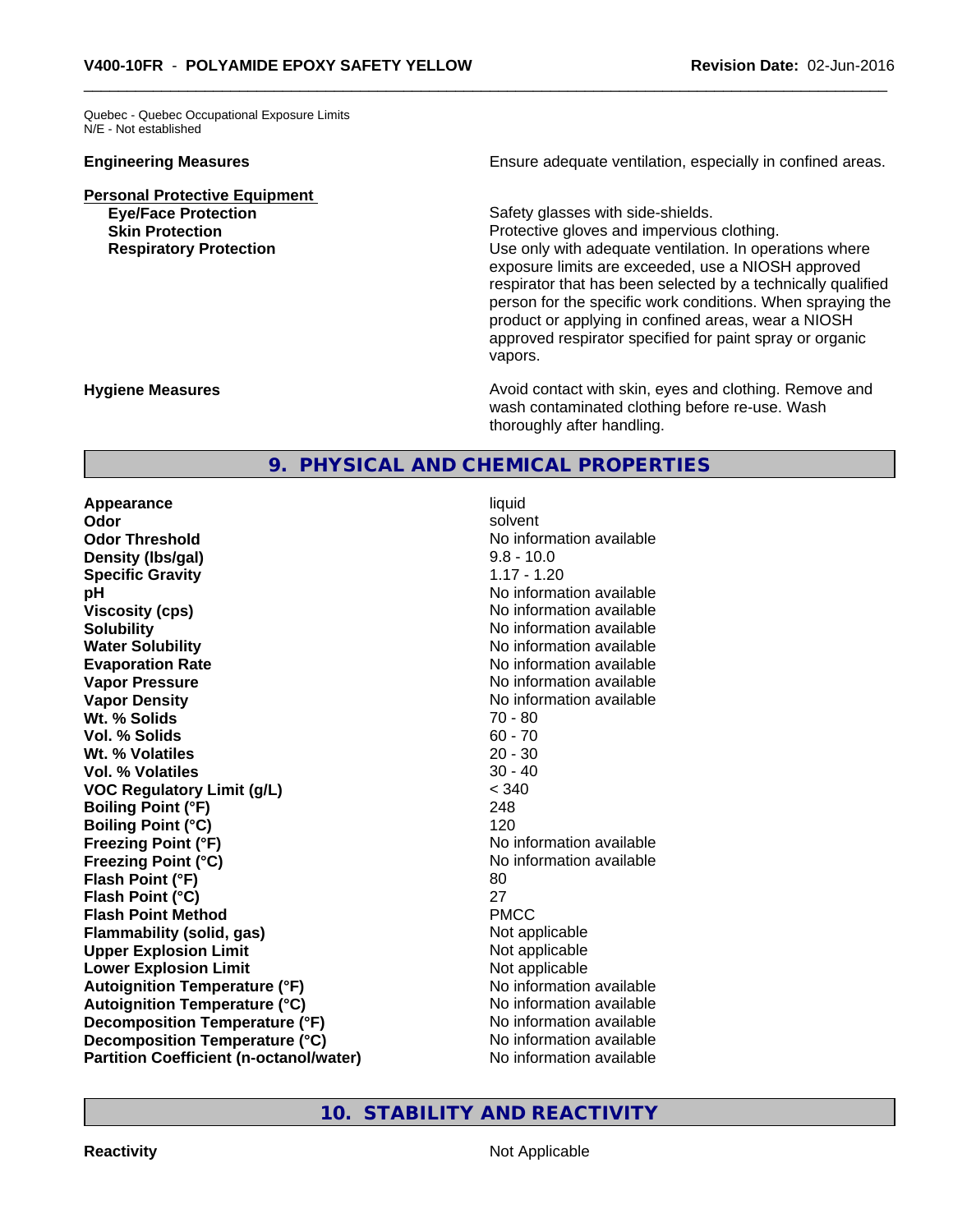exposure if inhaled. Central nervous system (CNS).

Causes damage to organs through prolonged or repeated

| <b>Chemical Stability</b>                                              | Stable under normal conditions. Hazardous polymerisation<br>does not occur.                                                                                                                                                                                                                     |
|------------------------------------------------------------------------|-------------------------------------------------------------------------------------------------------------------------------------------------------------------------------------------------------------------------------------------------------------------------------------------------|
| <b>Conditions To Avoid</b>                                             | Keep away from open flames, hot surfaces, static<br>electricity and sources of ignition. Sparks. Elevated<br>temperature.                                                                                                                                                                       |
| <b>Incompatible Materials</b>                                          | Incompatible with strong acids and bases and strong<br>oxidizing agents.                                                                                                                                                                                                                        |
| <b>Hazardous Decomposition Products</b>                                | Thermal decomposition can lead to release of irritating<br>gases and vapors.                                                                                                                                                                                                                    |
| <b>Possibility Of Hazardous Reactions</b>                              | None under normal conditions of use.                                                                                                                                                                                                                                                            |
|                                                                        | 11. TOXICOLOGICAL INFORMATION                                                                                                                                                                                                                                                                   |
| <b>Product Information</b><br>Information on likely routes of exposure |                                                                                                                                                                                                                                                                                                 |
| <b>Principal Routes of Exposure</b>                                    | Eye contact, skin contact and inhalation.                                                                                                                                                                                                                                                       |
| <b>Acute Toxicity</b><br><b>Product Information</b>                    | Repeated or prolonged exposure to organic solvents may<br>lead to permanent brain and nervous system damage.<br>Intentional misuse by deliberately concentrating and<br>inhaling vapors may be harmful or fatal.                                                                                |
| Information on toxicological effects                                   |                                                                                                                                                                                                                                                                                                 |
| <b>Symptoms</b>                                                        | No information available                                                                                                                                                                                                                                                                        |
|                                                                        | Delayed and immediate effects as well as chronic effects from short and long-term exposure                                                                                                                                                                                                      |
| Eye contact<br><b>Skin contact</b>                                     | Contact with eyes may cause irritation.<br>May cause skin irritation and/or dermatitis. Prolonged skin<br>contact may defat the skin and produce dermatitis.                                                                                                                                    |
| <b>Inhalation</b><br>Ingestion                                         | Harmful by inhalation. High vapor / aerosol concentrations<br>are irritating to the eyes, nose, throat and lungs and may<br>cause headaches, dizziness, drowsiness,<br>unconsciousness, and other central nervous system<br>effects.<br>Harmful if swallowed. Ingestion may cause irritation to |
|                                                                        | mucous membranes. Small amounts of this product<br>aspirated into the respiratory system during ingestion or<br>vomiting may cause mild to severe pulmonary injury,<br>possibly progressing to death.                                                                                           |
| Sensitization:                                                         | No information available.                                                                                                                                                                                                                                                                       |
| <b>Neurological Effects</b>                                            | No information available.                                                                                                                                                                                                                                                                       |
| <b>Mutagenic Effects</b>                                               | No information available.                                                                                                                                                                                                                                                                       |
| <b>Reproductive Effects</b>                                            | No information available.                                                                                                                                                                                                                                                                       |
| <b>Developmental Effects</b>                                           | No information available.                                                                                                                                                                                                                                                                       |
| <b>Target Organ Effects</b>                                            | No information available.                                                                                                                                                                                                                                                                       |
| <b>STOT - single exposure</b>                                          | May cause disorder and damage to the. Respiratory                                                                                                                                                                                                                                               |
| <b>STOT - repeated exposure</b>                                        | system.<br>Causes damage to organs through prolonged or repeated                                                                                                                                                                                                                                |
|                                                                        |                                                                                                                                                                                                                                                                                                 |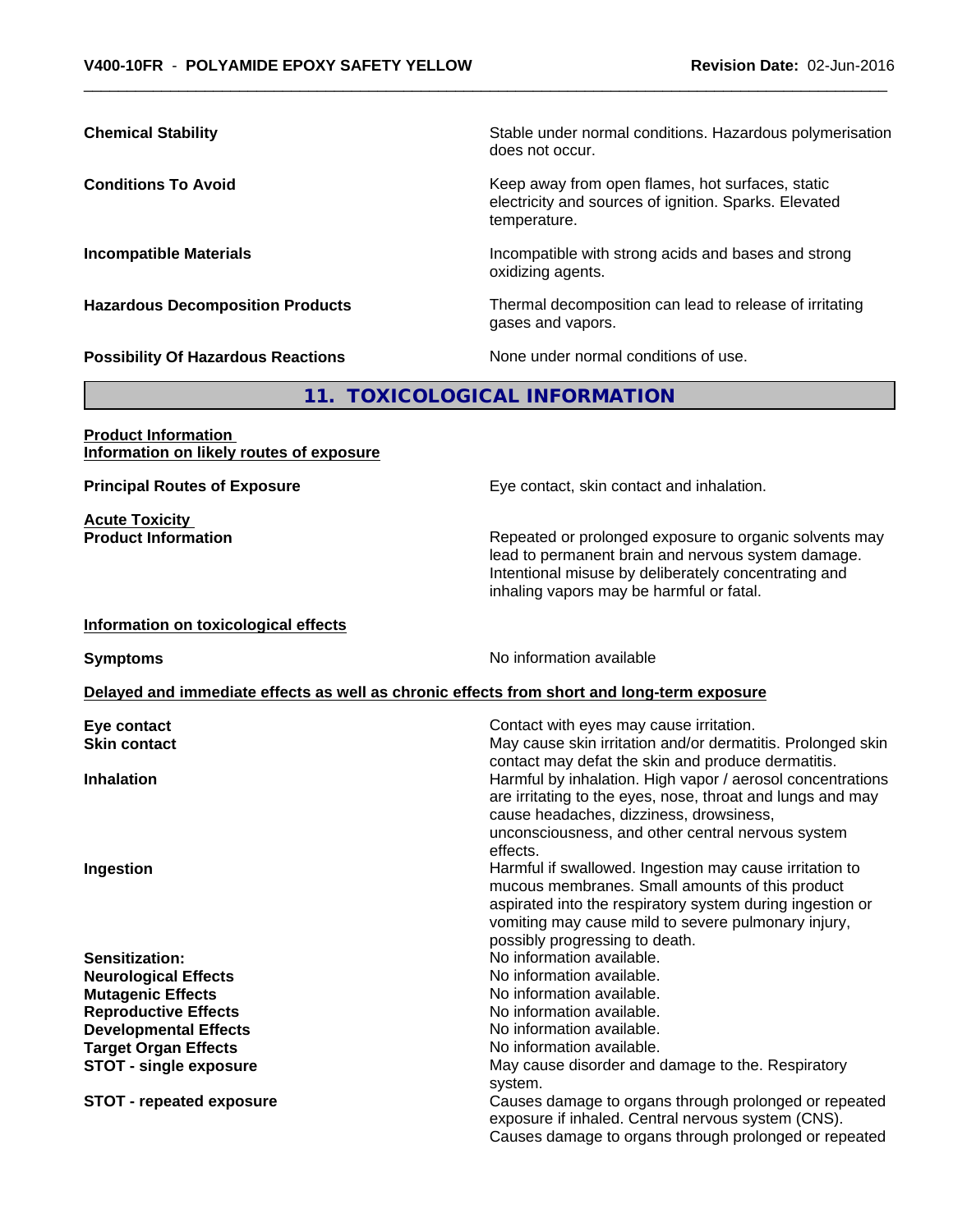exposure. **Other adverse effects** Noinformation available. Aspiration Hazard **Manufary 19 and 19 and 19 and 19 and 19 and 19 and 19 and 19 and 19 and 19 and 19 and 19 and 19 and 19 and 19 and 19 and 19 and 19 and 19 and 19 and 19 and 19 and 19 and 19 and 19 and 19 and 19 and 19 an** amounts of this product aspirated into the respiratory system during ingestion or vomiting may cause mild to severe pulmonary injury, possibly progressing to death.

# **Numerical measures of toxicity**

**The following values are calculated based on chapter 3.1 of the GHS document**

| ATEmix (oral)                 | 5947 mg/ka |
|-------------------------------|------------|
| <b>ATEmix (dermal)</b>        | 5049 mg/kg |
| ATEmix (inhalation-dust/mist) | 5.9 ma/L   |
| ATEmix (inhalation-vapor)     | 486.7 ma/L |

#### **Component**

Kaolin LD50 Oral: > 5000 mg/kg (Rat) Benzyl alcohol LD50 Oral: 1230-1660 mg/kg (Rat) LD50 Dermal: 2,000 mg/kg (Rabbit) LC50 Inhalation (Vapor): > 5,000 mg/m<sup>3</sup> (Rat) Xylene LD50 Oral: 4300 mg/kg (Rat) LD50 Dermal: > 1700 mg/kg (Rabbit) LC50 Inhalation (Vapor): 5000 ppm (Rat, 4 hr.) Propylene glycol monomethyl ether LD50 Oral: 6,600 mg/kg (Rat) LD50 Dermal: 13,000 mg/kg (Rabbit) LC50 Inhalation (Vapor): 10,000 ppm (Rat) Solvent naphtha, petroleum, light aromatic LD50 Oral: 8400 mg/kg (Rat) Titanium dioxide LD50 Oral: > 10000 mg/kg (Rat) 1,2,4-Trimethylbenzene LD50 Oral: 5000 mg/kg (Rat) LC50 Inhalation (Vapor): 18000 mg/m<sup>3</sup> (Rat, 4 hr.) Ethyl benzene LD50 Oral: mg/kg (Rat) LD50 Dermal: > mg/kg (Rabbit) LC50 Inhalation (Vapor): mg/m<sup>3</sup> (Rat, 2 hr.) **Triethylenetetramine** LD50 Oral: 2500 mg/kg (Rat) LD50 Dermal: 805 mg/kg (Rabbit)

### **Chronic Toxicity**

#### **Carcinogenicity**

*The information below indicateswhether each agency has listed any ingredient as a carcinogen:.*

| <b>Chemical Name</b> | <b>IARC</b>                    | <b>NTP</b> |
|----------------------|--------------------------------|------------|
|                      | 2B - Possible Human Carcinogen |            |
| Titanium dioxide     |                                |            |
|                      | 2B - Possible Human Carcinogen |            |
| Ethyl benzene        |                                |            |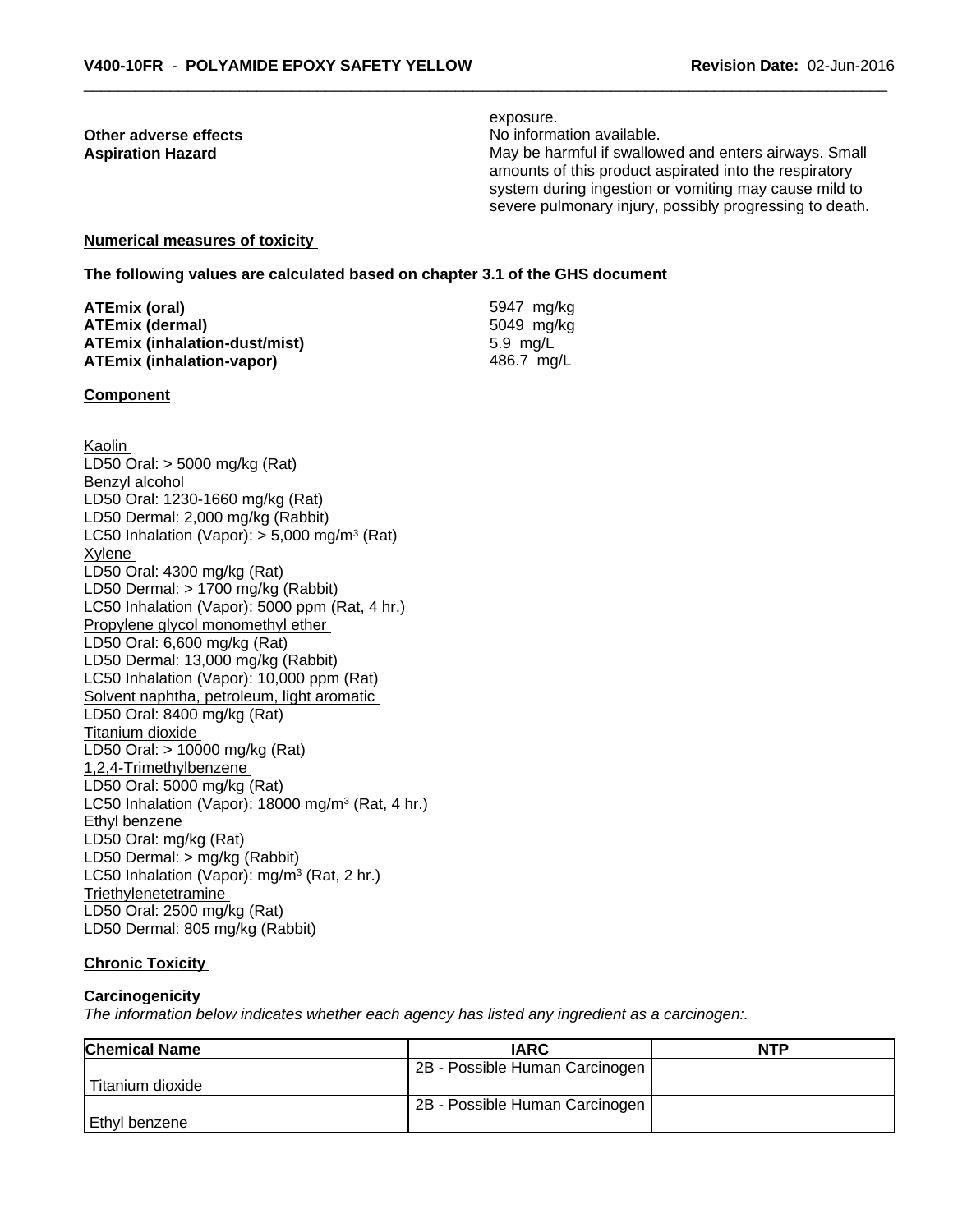Although IARC has classified titanium dioxide as possibly carcinogenic to humans (2B), their summary concludes: "No significant exposure to titanium dioxide is thought to occur during the use of products in which titanium dioxide is bound to other materials, such as paint."

#### **Legend**

IARC - International Agency for Research on Cancer NTP - National Toxicity Program OSHA - Occupational Safety & Health Administration

**12. ECOLOGICAL INFORMATION**

# **Ecotoxicity Effects**

The environmental impact of this product has not been fully investigated.

## **Product Information**

#### **Acute Toxicity to Fish**

No information available

#### **Acute Toxicity to Aquatic Invertebrates**

No information available

#### **Acute Toxicity to Aquatic Plants**

No information available

#### **Persistence / Degradability**

No information available.

#### **Bioaccumulation / Accumulation**

No information available.

#### **Mobility in Environmental Media**

No information available.

#### **Ozone**

No information available

#### **Component**

#### **Acute Toxicity to Fish**

Xylene LC50: 13.5 mg/L (Rainbow Trout - 96 hr.) Titanium dioxide  $LC50:$  > 1000 mg/L (Fathead Minnow - 96 hr.) Ethyl benzene LC50: 12.1 mg/L (Fathead Minnow - 96 hr.)

#### **Acute Toxicity to Aquatic Invertebrates**

Ethyl benzene EC50: 1.8 mg/L (Daphnia magna - 48 hr.)

#### **Acute Toxicity to Aquatic Plants**

Ethyl benzene EC50: 4.6 mg/L (Green algae (Scenedesmus subspicatus), 72 hrs.)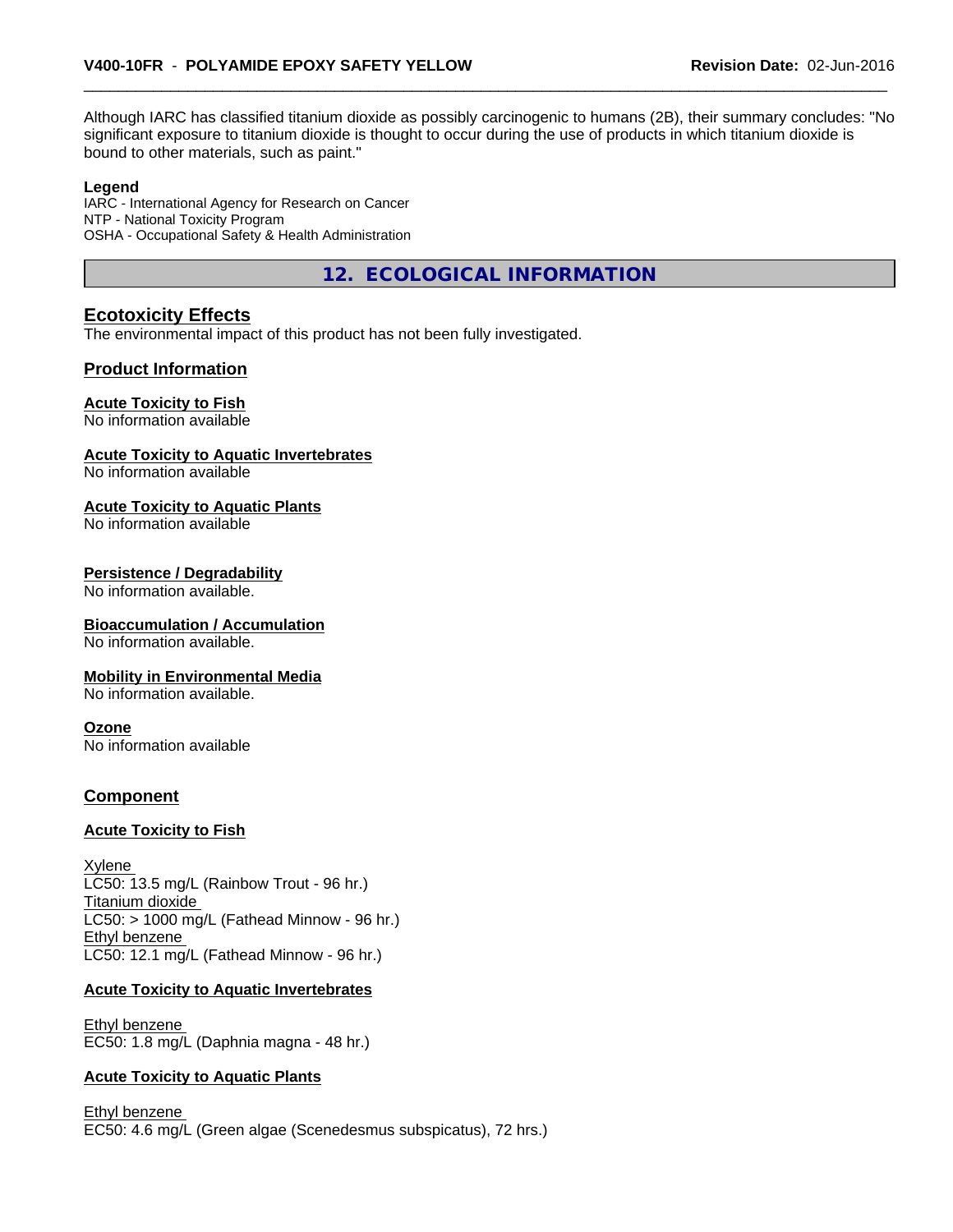# **13. DISPOSAL CONSIDERATIONS**

**Waste Disposal Method Dispose of in accordance with federal, state, provincial,** and local regulations. Local requirements may vary, consult your sanitation department or state-designated environmental protection agency for more disposal options.

**Empty Container Warning <b>Emptied** Containers may retain product residue. Follow label warnings even after container is emptied. Residual vapors may explode on ignition.

# **14. TRANSPORT INFORMATION**

**TDG Proper Shipping Name Paint Hazard Class** 3 **UN-No** UN1263 **Packing Group III Description** UN1263, Paint, 3, III **ICAO / IATA** Contact the preparer for further information. **IMDG / IMO IMO Contact the preparer for further information.** 

# **15. REGULATORY INFORMATION**

# **International Inventories**

| TSCA: United States | Yes - All components are listed or exempt. |
|---------------------|--------------------------------------------|
| DSL: Canada         | Yes - All components are listed or exempt. |

# **National Pollutant Release Inventory (NPRI)**

#### **NPRI Parts 1- 4**

This product contains the following Parts 1-4 NPRI chemicals:

| <b>Chemical Name</b>              | <b>CAS-No</b>  | Weight % (max) | <b>NPRI Parts 1-4</b> |  |
|-----------------------------------|----------------|----------------|-----------------------|--|
| Benzyl alcohol                    | $100 - 51 - 6$ | 7 - 13%        | Listed                |  |
| Xvlene                            | 1330-20-7      | $5 - 10%$      | Listed                |  |
| Propylene glycol monomethyl ether | 107-98-2       | $5 - 10%$      | Listed                |  |
| 1,2,4-Trimethylbenzene            | $95 - 63 - 6$  | $1 - 5%$       | Listed                |  |
| Ethyl benzene                     | $100 - 41 - 4$ | $1 - 5%$       | Listed                |  |
|                                   |                |                |                       |  |

#### **NPRI Part 5**

This product contains the following NPRI Part 5 Chemicals:

| <b>Chemical Name</b>              | <b>CAS-No</b> | Weight % (max) | <b>NPRI Part 5</b> |  |
|-----------------------------------|---------------|----------------|--------------------|--|
| Xvlene                            | 1330-20-7     | $5 - 10%$      | ∟isted             |  |
| Solvent naphtha, petroleum, light | 64742-95-6    | 3 - 7%         | ∟isted             |  |
| aromatic                          |               |                |                    |  |
| 1,2,4-Trimethylbenzene            | $95 - 63 - 6$ | - 5%           | ∟isted             |  |